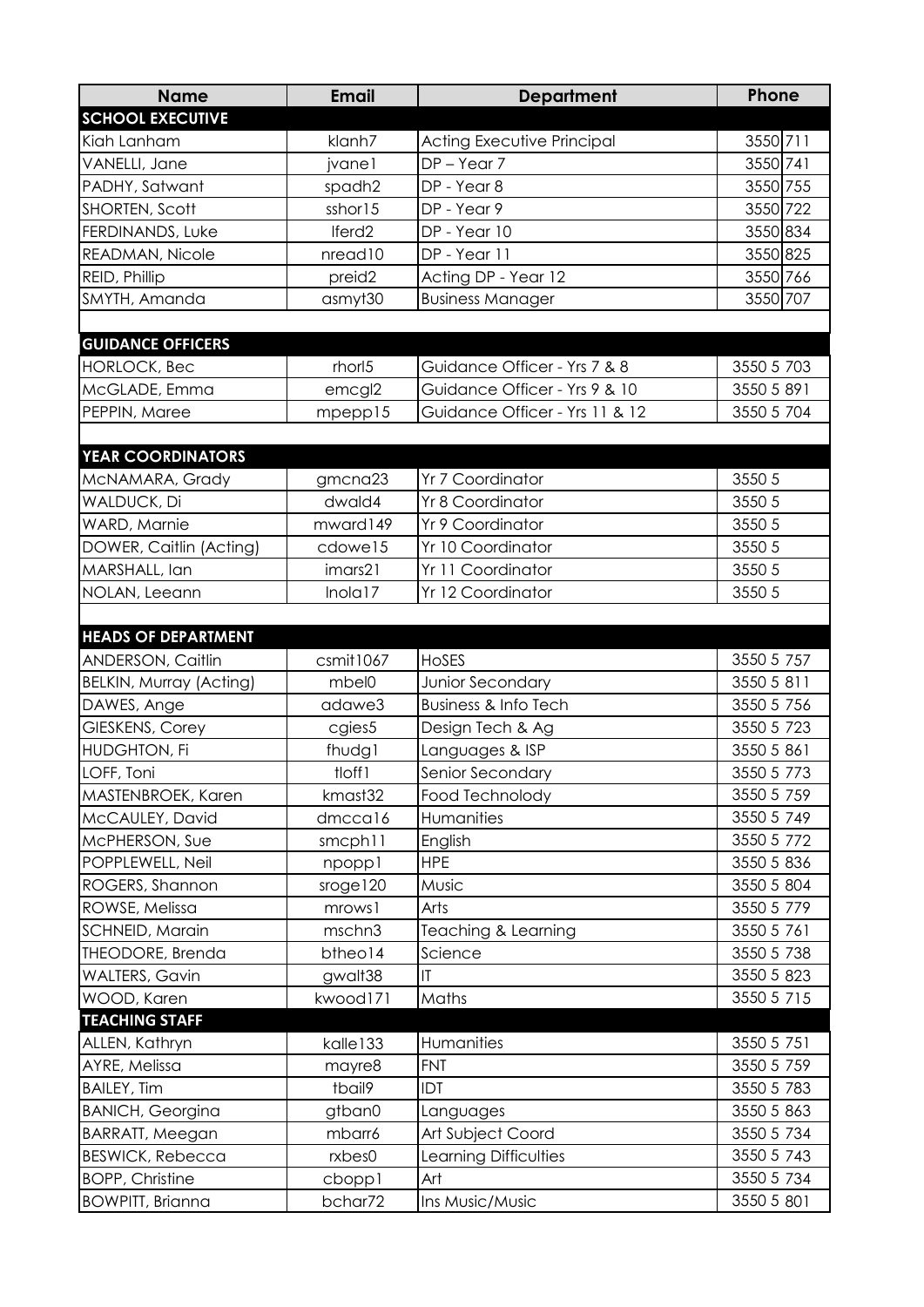| <b>BROCK, Nathan</b>      | nbroc12            | <b>HPE</b>             | 3550 5 797 |
|---------------------------|--------------------|------------------------|------------|
| CAMBRIDGE, Sarah          | smunr25            | <b>HPE</b>             | 3550 5 797 |
| CAMPLING, Sarah           | scamp145           | SEP                    | 3550 5 789 |
| CASEY, Karen              | kcase58            | <b>Business/Maths</b>  | 3550 5 754 |
| CHRISTIANSEN, Kathryn     | kchri6             | <b>Resource Centre</b> | 3550 5 762 |
| CLEGG, Mark               | mcleg3             | IDT                    | 3550 5 783 |
| CORFIELD, Jen (M/T)       | jmke170            | Languages              | 3550 5 863 |
| CORMACK, Jessica          | jcorm7             | Science                | 3550 5 737 |
| CRAWFORD, Rachel          | rpric87            | Sports Coordinator     | 3550 5 797 |
| DALY, Kelvyn              | kdaly2             | English                | 3550 5 769 |
| DALEY-REYNOLDS, Meg       | mmdal0             | English                | 3550 5 769 |
| DAMICO, Michael           | mxdam0             | Maths / Science        | 3550 5 713 |
| DAVIS, Sheridan           | sdavi281           | SEP                    | 3550 5 789 |
| DENT, Hollie              | hdent24            | <b>SEP</b>             | 3550 5 789 |
| DRAY, Rebecca             | rdray7             | Art                    | 3550 5 734 |
| DUFFY, Hayley             | hgduf0             | SEP                    | 3550 5 789 |
| DUFFY, Joshua             | jaduf0             | Maths                  | 3550 5 713 |
| DUKE, Aaron               | aduke0             | SEP                    | 3550 5 789 |
| DURKIN, Carol-Anne        | cdurk0             | IDT                    | 3550 5 783 |
| EVANS, Michaela           | mevan227           | English                | 3550 5 769 |
| FARRELL, Jean             | mjfar0             | Science / Maths        | 3550 5 737 |
| FERGUSON, Peta            | pferg0             | Science                | 3550 5 737 |
| FERRER, Geno              | gferr21            | Science                | 3550 5 867 |
| FIELDING, Kate            | kfiel66            | SEP                    | 3550 5 789 |
| FREED, Lisa               | Ifree20            | SEP                    | 3550 5 789 |
| FREIHOFNER, Ulla          | ufrei1             | Languages & IP         | 3550 5 863 |
| FURNISS, Christin         | clang134           | Languages              | 3550 5 863 |
| GADD, Clare               | cgadd11            | Maths                  | 3550 5 713 |
| GETTONS, Chanara          | cgett0             | Science                | 3550 5 737 |
| GILLESPIE, Sandra         | sgill17            | English                | 3550 5 769 |
| GILL-SHAW, Trenton        | tgill234           | Maths / Science        | 3550 5 867 |
| GREGORY, Melanie          | mgreg45            | Science                | 3550 5 737 |
| <b>GRIFFIN, Grace</b>     | gsgri0             | <b>HPE</b>             | 3550 5 797 |
| HACKENBERG, Jen           | jhack34            | Learning Difficulties  | 3550 5 743 |
| HAFFENDEN, Lauren         | Ihaff2             | English                | 3550 5 769 |
| HAFFENDEN, Pete           | phass1             | Humanities             | 3550 5 751 |
| HALL, Stephanie           | shall35            | English                | 3550 5 769 |
| HAMLIN, Olivia            | oham <sup>12</sup> | Humanities/English     | 3550 5 867 |
| HANNAWAY, Michele         | mchan195           | Drama                  | 3550 5 781 |
| HAUVILLE, Erin            | emhau0             | English                | 3550 5 769 |
| HAWKINS, Emilie           | elack0             | Maths                  | 3550 5 713 |
| HEAD, Rebecca             | rlhea0             | Drama                  | 3550 5 781 |
| <b>HEIDECKER, Matthew</b> | mheid19            | Maths/Science          | 3550 5 713 |
| <b>HERRON, Kate</b>       | kaddi7             | <b>SEP</b>             | 3550 5 789 |
| HEWINS, Rodney            | rahew0             | Maths/Science          | 3550 5 713 |
| HEYWOOD, Ashleigh         | aheyw7             | <b>HPE</b>             | 3550 5 797 |
| HICKEY, Eamon             | ehick27            | Maths                  | 3550 5 713 |
| <b>HICKS, Olivia</b>      | ohick11            | English                | 3550 5 769 |
| <b>HIGGINS, Fran</b>      | fhigg1             | Humanities             | 3550 5 751 |
| HILL, Maria               | mhill18            | Science / Maths        | 3550 5 867 |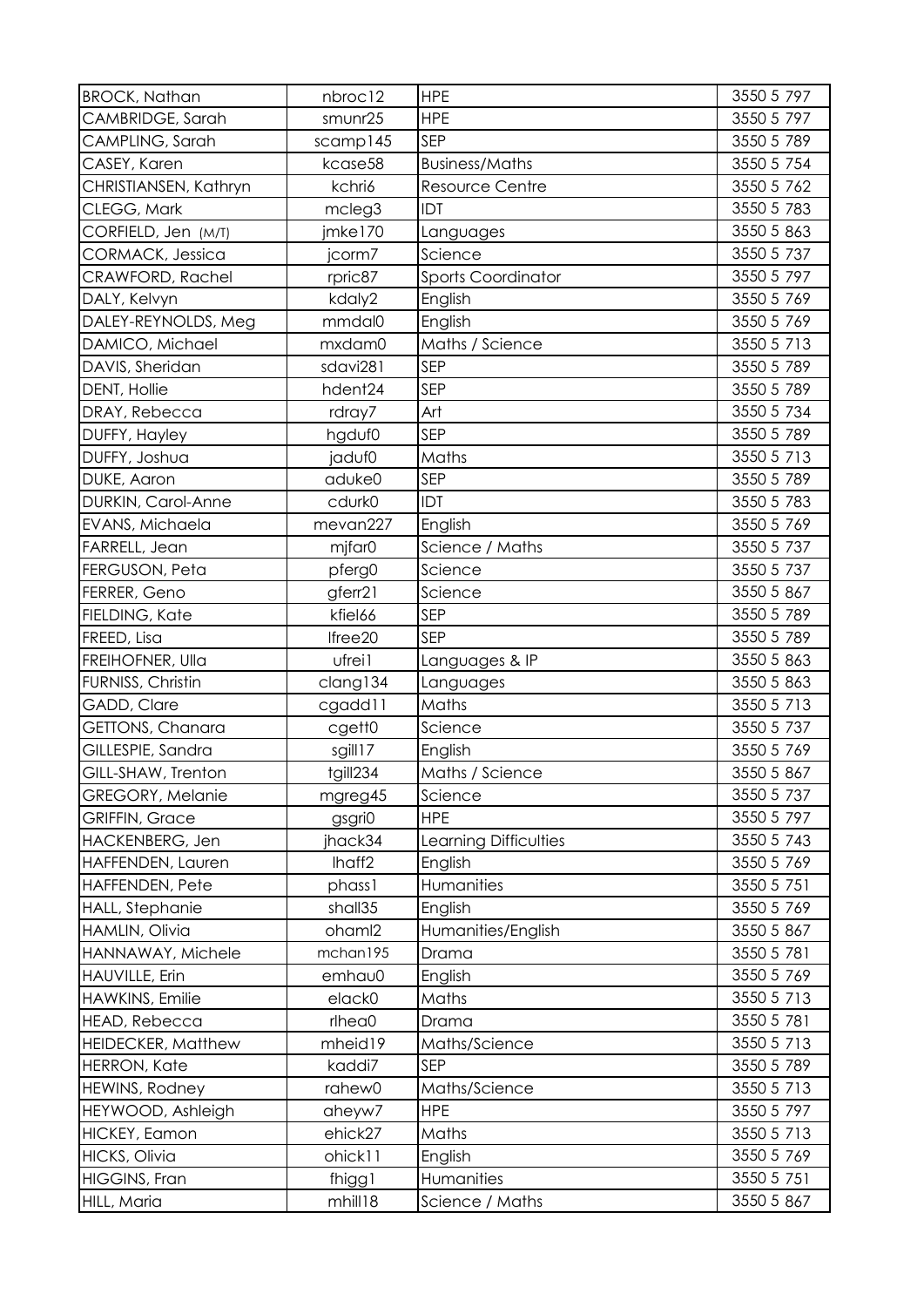| HILLS, Jayden          | jxhil13            | Science            | 3550 5 737 |
|------------------------|--------------------|--------------------|------------|
| HOLZNAGEL, Mark        | mholz28            | Language/Maths     | 3550 5 864 |
| <b>HOWARD, Grant</b>   | ghowa6             | Science            | 3550 5 737 |
| <b>HOSKING Dale</b>    | dhosk12            | Ins Music/Music    | 3550 5 801 |
| HUNT, David            | dhunt12            | Maths              | 3550 5 713 |
| HYNES, Emma            | esper3             | English            | 3550 5 769 |
| IM, Jun                | kxim0              | HDT/Business       | 3550 5 759 |
| IVES, Alanna           | aives14            | Ag Science         | 3550 5 783 |
| KAUR, Parminder        | pkaur36            | Science            | 3550 5 737 |
| <b>KEARNS, Ed</b>      | ekear6             | Maths              | 3550 5 713 |
| KERSNOVSKE, Ryan       | rkers5             | Humanities         | 3550 5 867 |
| LAL, Praveen           | plal4              | <b>Business/IT</b> | 3550 5 759 |
| LANCASTER, Nicole      | nlanc13            | English/Humanities | 3550 5 867 |
| LANG, Emily            | eltay0             | Music              | 3550 5 801 |
| LAW, Angela            | alaw104            | Humanities         | 3550 5 867 |
| LAY, Jamie             | jlay27             | IDT                | 3550 5 783 |
| LE BREUILLY, Simon     | slebr <sub>5</sub> | Maths              | 3550 5 867 |
| LE ROUX, Nick          | njler0             | Maths/Science      | 3550 5 713 |
| Li, Jimmy              | jxli2              | Science            | 3550 5 737 |
| LOCKWOOD, Jennifer     | jlock88            | English            | 3550 5 769 |
| LOGAN, Renae           | rloga33            | Science / Maths    | 3550 5 737 |
| LYNN, Tom              | txlyn3             | <b>Business/IT</b> | 3550 5 759 |
| MAGNUSSEN, Karen       | kmagn10            | Languages/ISP      | 3550 5 864 |
| MANLEY, Alex           | amanl11            | Ag Science         | 3550 5 783 |
| MASON, Jen             | jmaso152           | <b>SEP</b>         | 3550 5 789 |
| McBRYDE, Emma          | emcbr10            | Art                | 3550 5 734 |
| MEARNS, Bart           | bmear22            | Maths              | 3550 5 713 |
| MORGAN, Jodie          | jeyre8             | <b>SEP</b>         | 3550 5 789 |
| <b>MORRIS, Suzanne</b> | smorr337           | Ag Science         | 3550 5 863 |
| MUSUMECI, Richard      | rmusu1             | Maths              | 3550 5 713 |
| NICOLSON SETZ, Helen   | hnico <sub>8</sub> | Languages/Maths    | 3550 5 863 |
| OWEN, David            | dowen2             | IDT                | 3550 5 783 |
| OWEN, Maureen          | mowen55            | English            | 3550 5 769 |
| PERKINS, Sarah         | sperk78            | Languages/Maths    | 3550 5 863 |
| PHILLIPS, Alex         | aphil337           | Science            | 3550 5 737 |
| PLATE, Aiden           | aplat47            | Maths / Science    | 3550 5 713 |
| POOLEY, Jasmin         | jepoo0             | English            | 3550 5 769 |
| POWER, Mark            | mpowe14            | <b>ITD</b>         | 3550 5 783 |
| RADFORD, Rebecca       | rradf <sub>2</sub> | English            | 3550 5 769 |
| REID, Graham           | greid <sub>3</sub> | English            | 3550 5 769 |
| ROSOWSKI, Katherina    | kroso4             | English/Humanites  | 3550 5 863 |
| SANDS, Adrian          | asand119           | Ag Coordinator     | 3550 5 783 |
| SENEVIRATNE, Nicola    | nsene1             | Music              | 3550 5 801 |
| <b>SCHIER, James</b>   | jschi96            | Maths              | 3550 5 713 |
| SIMPSON, Grant         | gsimp33            | Humanities/English | 3550 5 751 |
| SKILLEN, Dianna        | dskil7             | SEP                | 3550 5 789 |
| SORRELL, Ethan         | egsor0             | <b>HPE</b>         | 3550 5 797 |
| SPARKS, Michelle       | mspar30            | <b>SEP</b>         | 3550 5 789 |
| SPROTT, Stuart         | sxspr1             | <b>HPE</b>         | 3550 5 797 |
| STALLARD, Joe          | jstal8             | <b>HPE</b>         | 3550 5 797 |